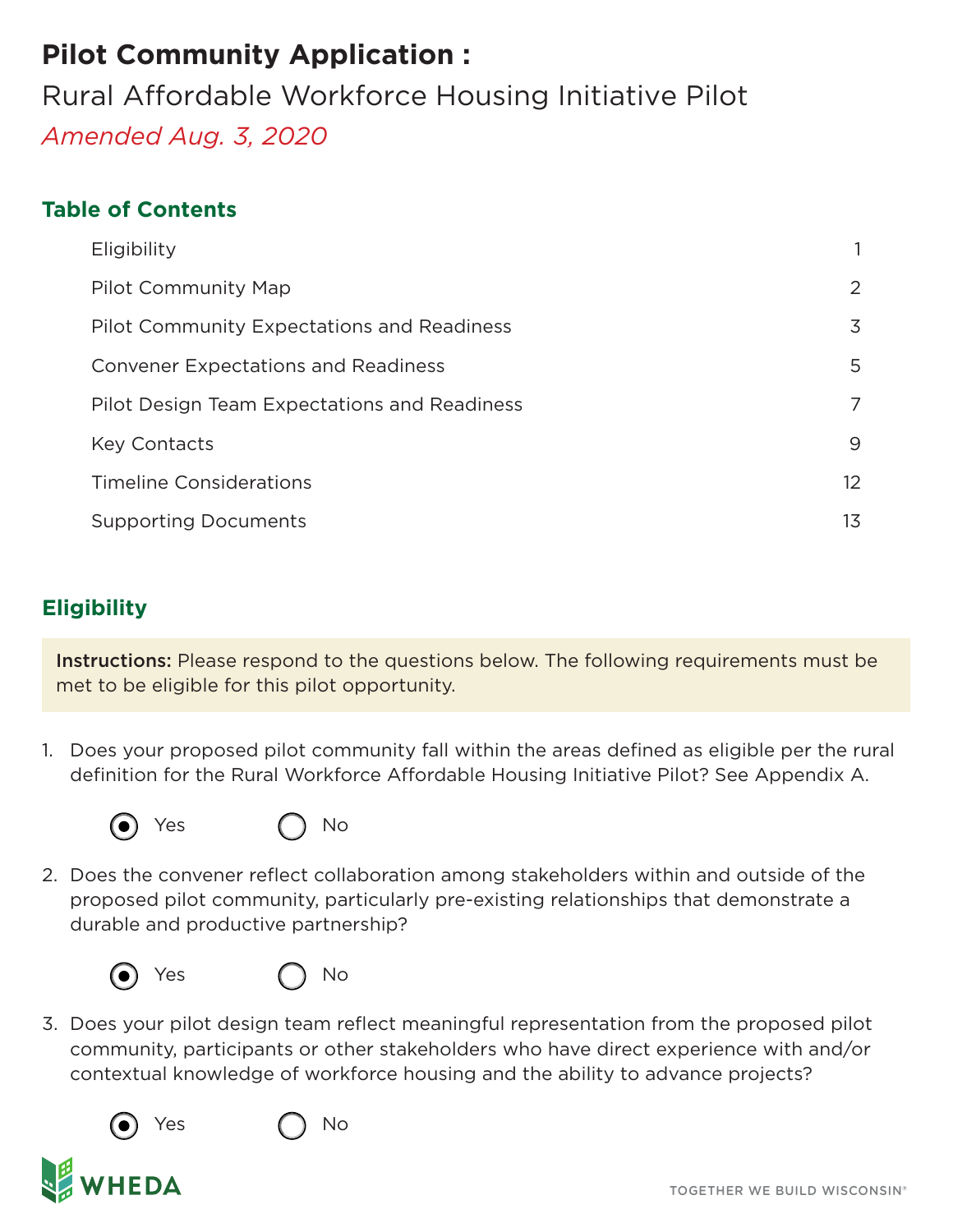#### <span id="page-1-0"></span>**Pilot Community Map**

Instructions: Please produce a simple map of your pilot community boundaries and respond to the questions below. We recommend drafting the map and responses with members of your pilot design team.

Applicants must define the parameters and boundaries of "community" per their unique experience with the workforce housing challenge. The term "community" is loosely defined, and may include, but is not limited to, towns, villages, municipalities, counties or a combination of these examples.

Applicants must include a map of the boundaries of their proposed pilot community and answer the following narrative question. Please do not worry about producing anything formal – ultimately, we just want to get a strong understanding of your proposed pilot community. For example, feel free to map something out in Google Earth, or even by hand.

1. Please tell us more about the parameters of your proposed pilot community and why they best reflect your community's experience with the workforce housing challenge.

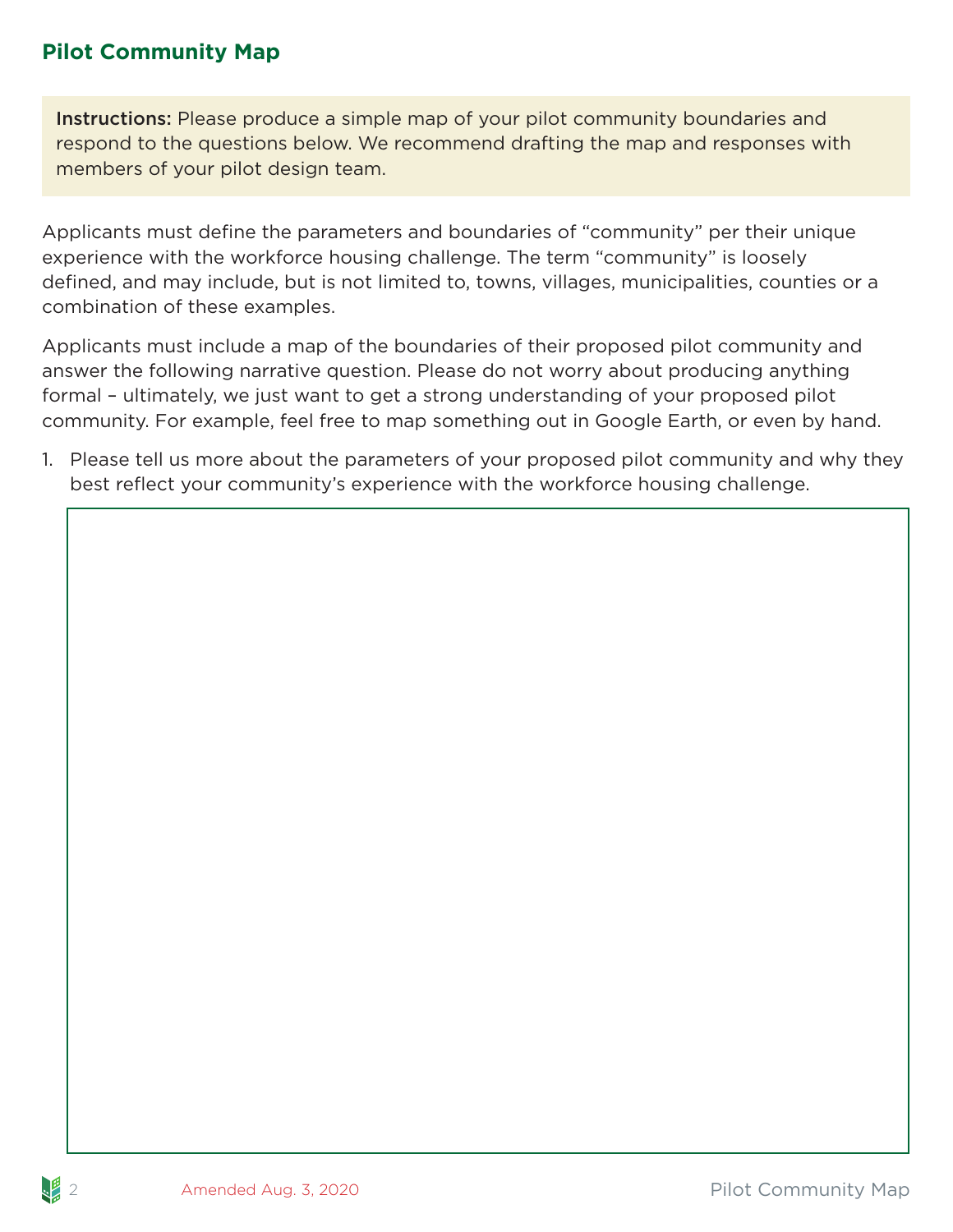#### <span id="page-2-0"></span>**Pilot Community Expectations and Readiness**

Instructions: Please respond to the questions below on pilot community expectations. We recommend drafting responses with members of your pilot design team.

1. How does the workforce housing affordability challenge "show up" in your community? Tell us more about the impacts of the lack of affordable workforce housing in your community.

2. What do you see as the biggest barrier towards increasing access to affordable workforce housing in your community? What underlying systems, policies, or practices do you feel produce these barriers?

3. How would you define the workforce housing "gap," and what household income would that best capture? Please describe the kind of household that would need to be impacted or supported by any workforce housing and/or affordable housing-related interventions, i.e. tell us more about the people in your community that this pilot needs to serve.

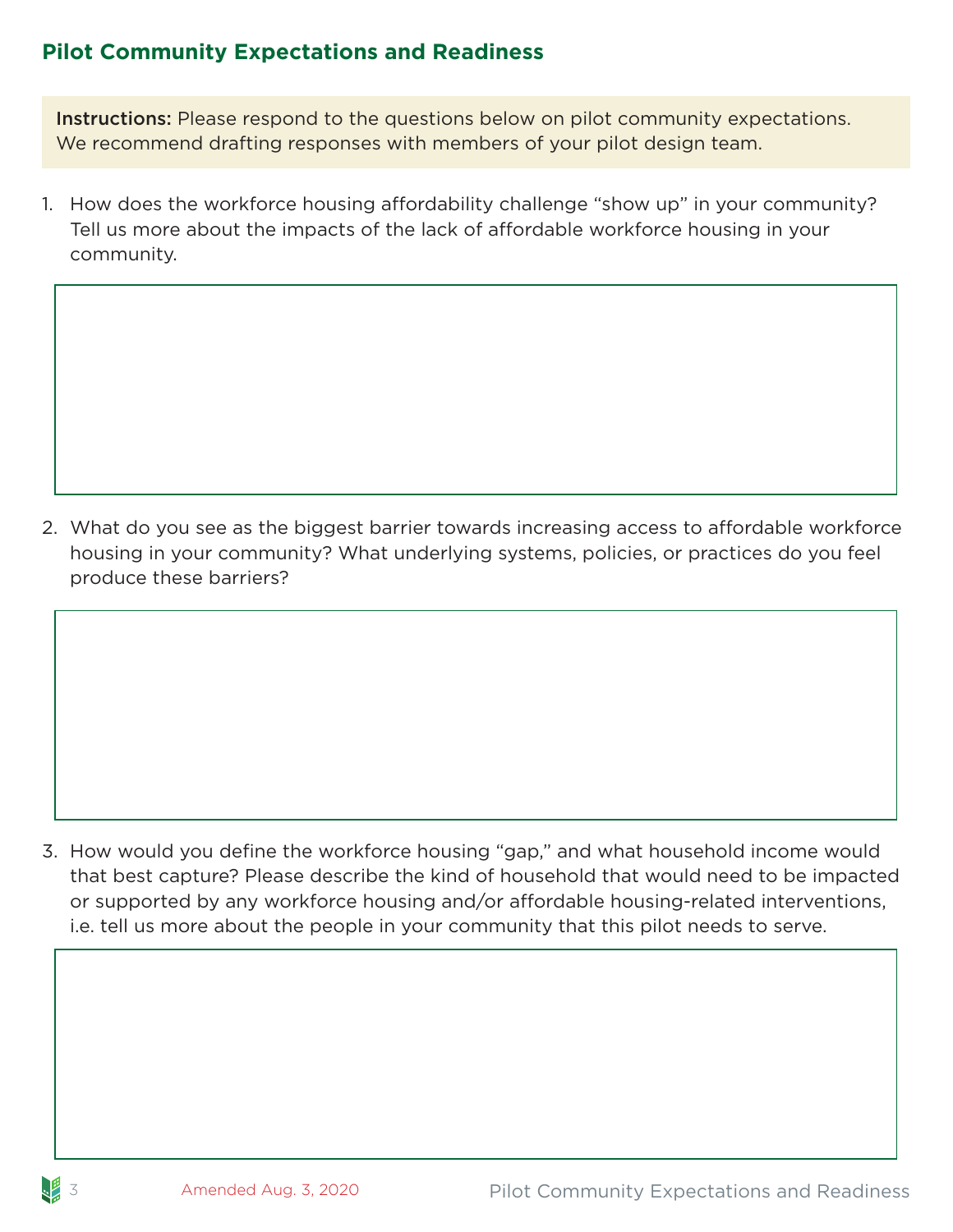4. Are there any strategies, approaches, solutions or any existing momentum to-date that your community has tried to implement, or are currently testing, to address the workforce housing challenge? If so, please describe.

5. Please tell us why you feel it is the right time for your community to engage in the pilot. Further, how do you see the pilot catalyzing and/or furthering existing ongoing efforts?

6. Please describe any community resources you feel could be further leveraged with potential funding from WHEDA and/or other stakeholders.

7. How did you hear about the Rural Affordable Workforce Housing Initiative Pilot?

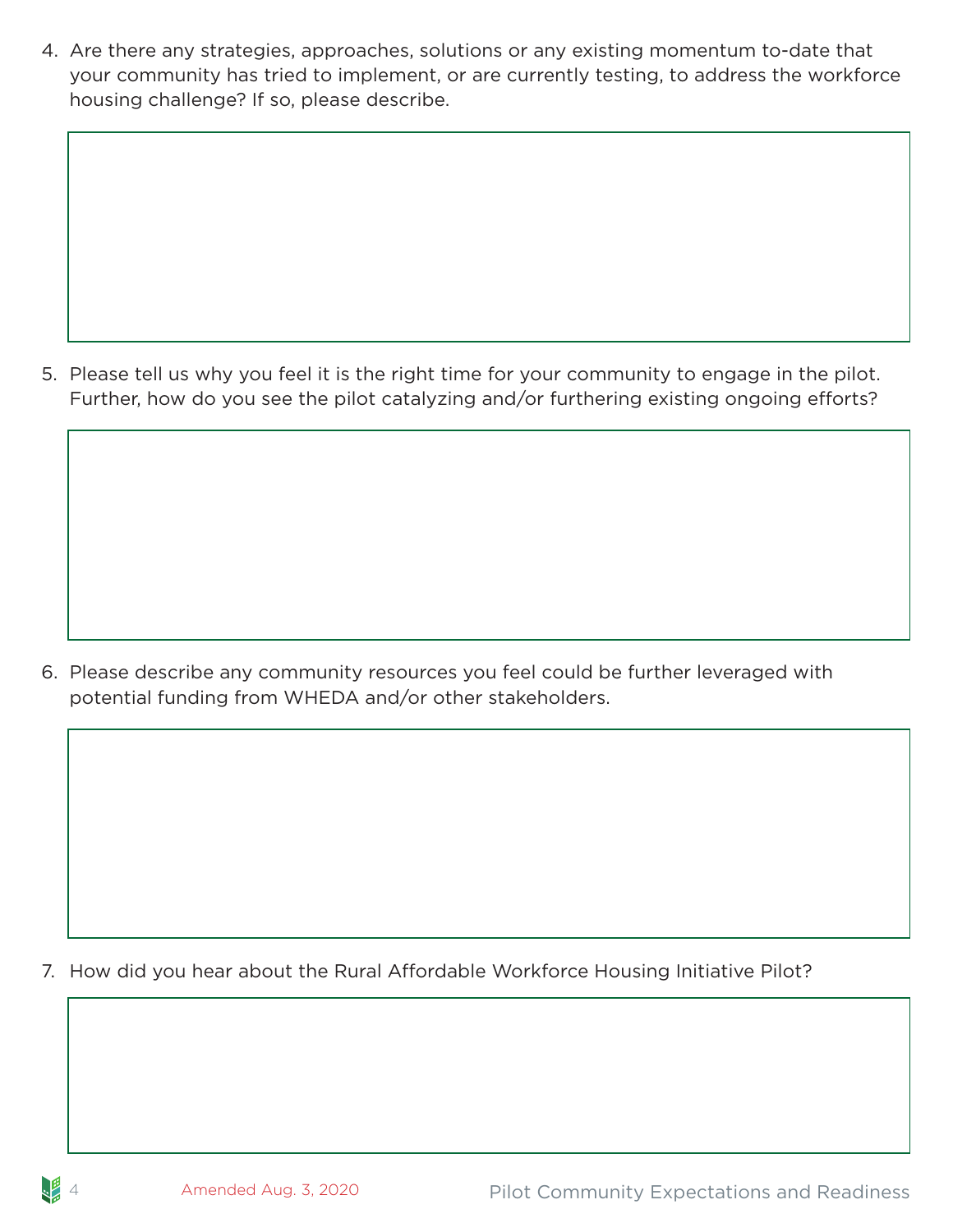#### <span id="page-4-0"></span>**Convener Expectations and Readiness**

Instructions: Please respond to the questions below on convener expectations and tell us more about why they were selected. Conveners will serve as the lead applicant on behalf of the defined pilot community and pilot design team. We recommend drafting responses with members of your pilot design team.

Although collaboration is required, only one individual or organization should serve as the convener. Conveners should have the credibility and necessary connections to mobilize and advance projects. There is no specific role, title, or position the convener must occupy, but they must be aligned with the pilot principles and processes. Conveners should be able to work locally while maintaining a broader perspective, remain unbiased toward specific partners or strategies and have the basic organizational capacity to support this work. Additionally, convenors will support modest administrative and reporting requirements from WHEDA.

1. Please describe the convener's capacity to support the pilot design team, for example offering guidance on engaging stakeholders, accessing local resources, navigating relationships and managing priorities.

2. Please highlight any existing partnerships the convener may have, which would support the ongoing work of the pilot community and pilot design process. Examples include, organizations and leaders both within and outside of the proposed pilot community area, such as government agencies, anchor institutions, philanthropy and community-based organizations.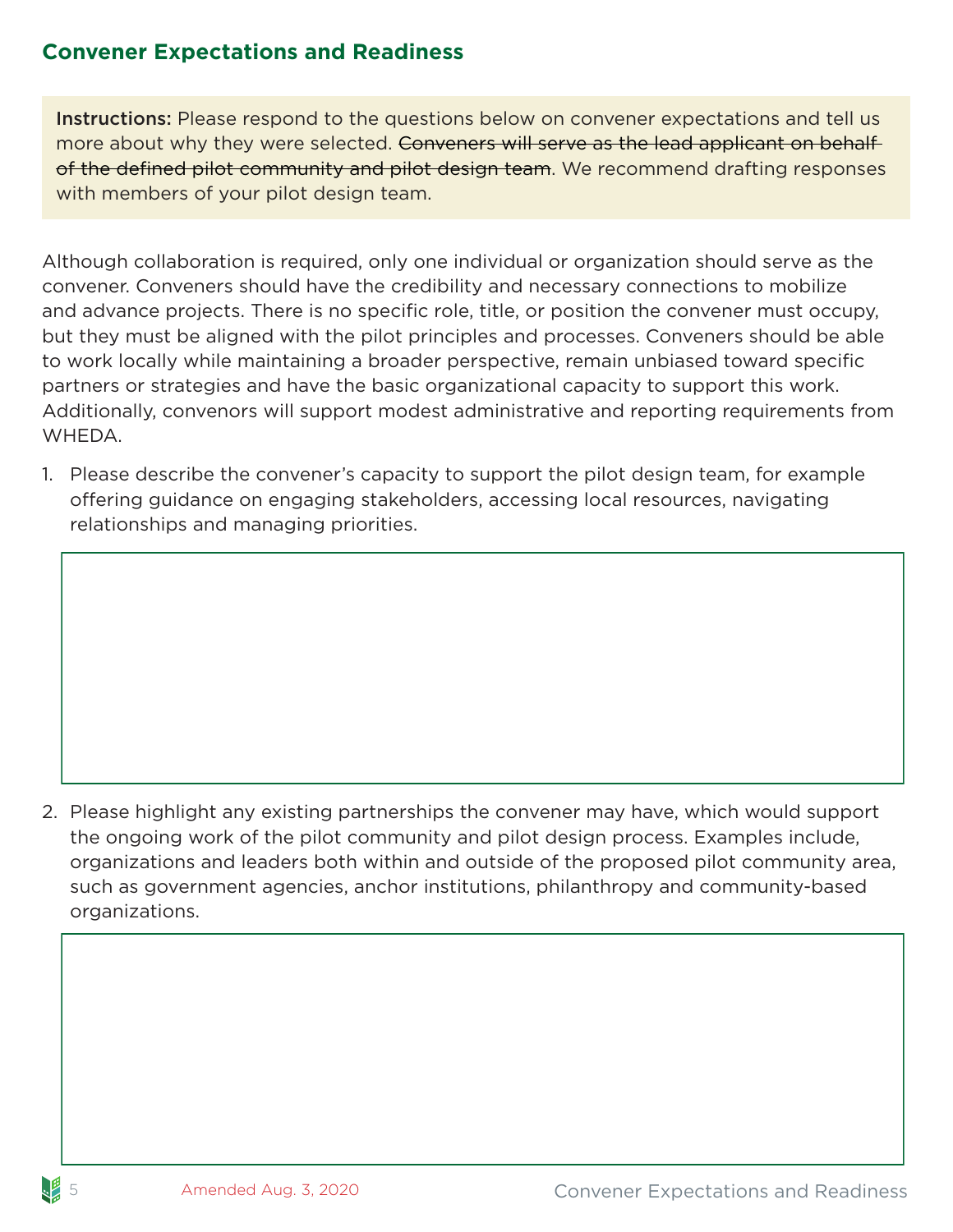3. Please tell us more about any experience the convener may have in facilitating crosssector collaboration and their capacity to foster a thoughtful, inclusive and collaborative environment with pilot design team members.

4. Please describe the convener's ability to carrying on the work, momentum and solutions beyond the pilot process.

5. The convener role will require some time outside of normal working hours. Please describe the convener's capacity to dedicate time and resources to this project.

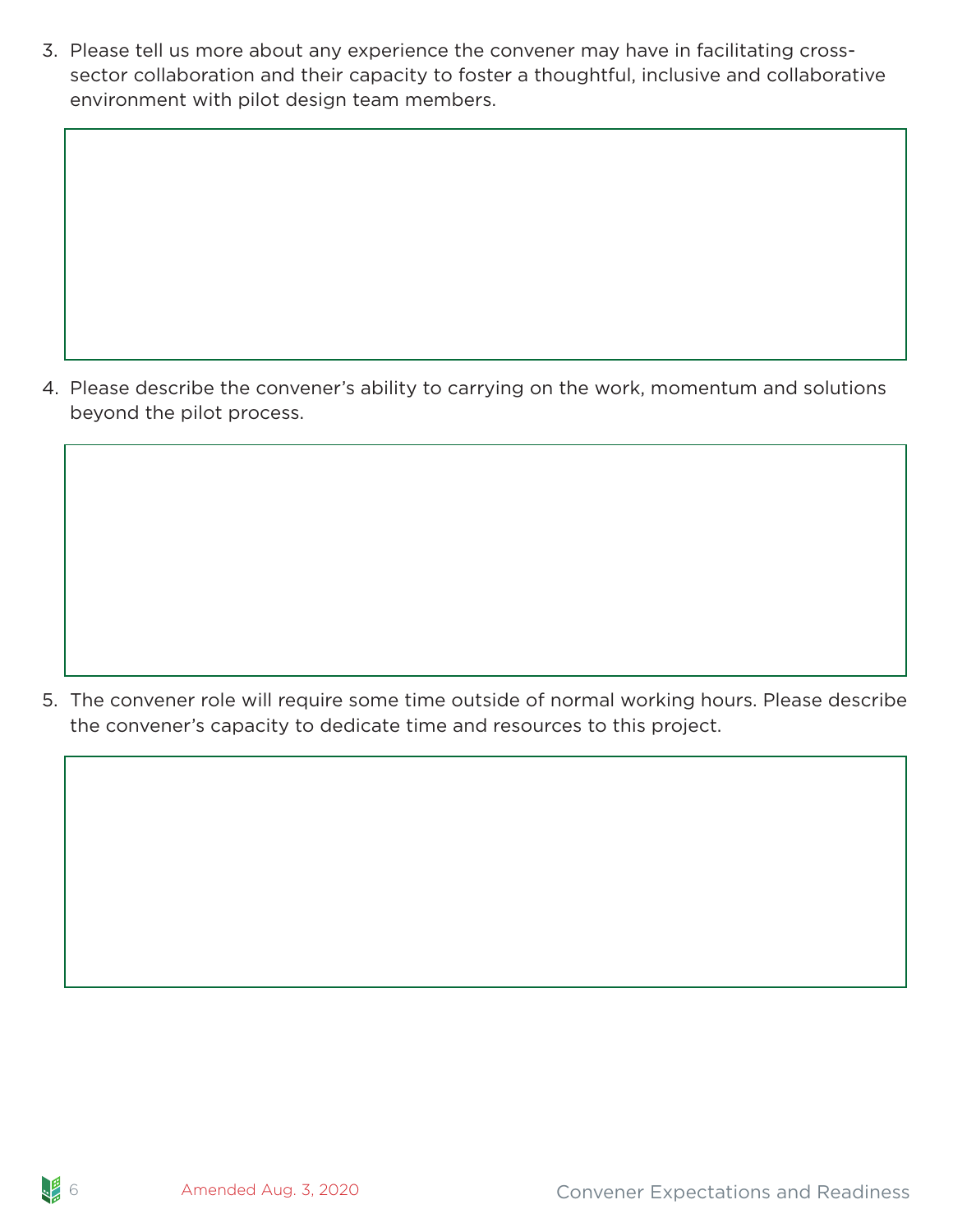### <span id="page-6-0"></span>**Pilot Design Team Expectations and Readiness**

Instructions: Please respond to the questions below on pilot design team expectations. We recommend drafting responses with members of your pilot design team.

Each pilot design team should consist of a recommended eight to 10 members. Any applications that fall beyond this recommendation are welcome, but must provide an explanation.

The pilot design team should consist of stakeholders who can effectively shepherd and implement pilot projects and solutions. Examples include nonprofit representatives, people who have direct experience with and/or knowledge of the workforce housing challenge (e.g. policymakers, practitioners, administrators etc.), as well as people knowledgeable about the local context. Anyone can occupy any of these roles, but a diversity of voices and those able to account for the full depth and breadth of the rural workforce housing challenge should be represented on the team. Note: pilot design team members identified in your application and on this form also must submit a Letter of Commitment (see "Supporting Documents").

1. What sectors are represented by the pilot design team? Please tell us more about why you felt it was important to have this representation on the team.

2. In what ways will the professional and community perspectives create a functional and collaborative environment during and beyond the pilot design process?

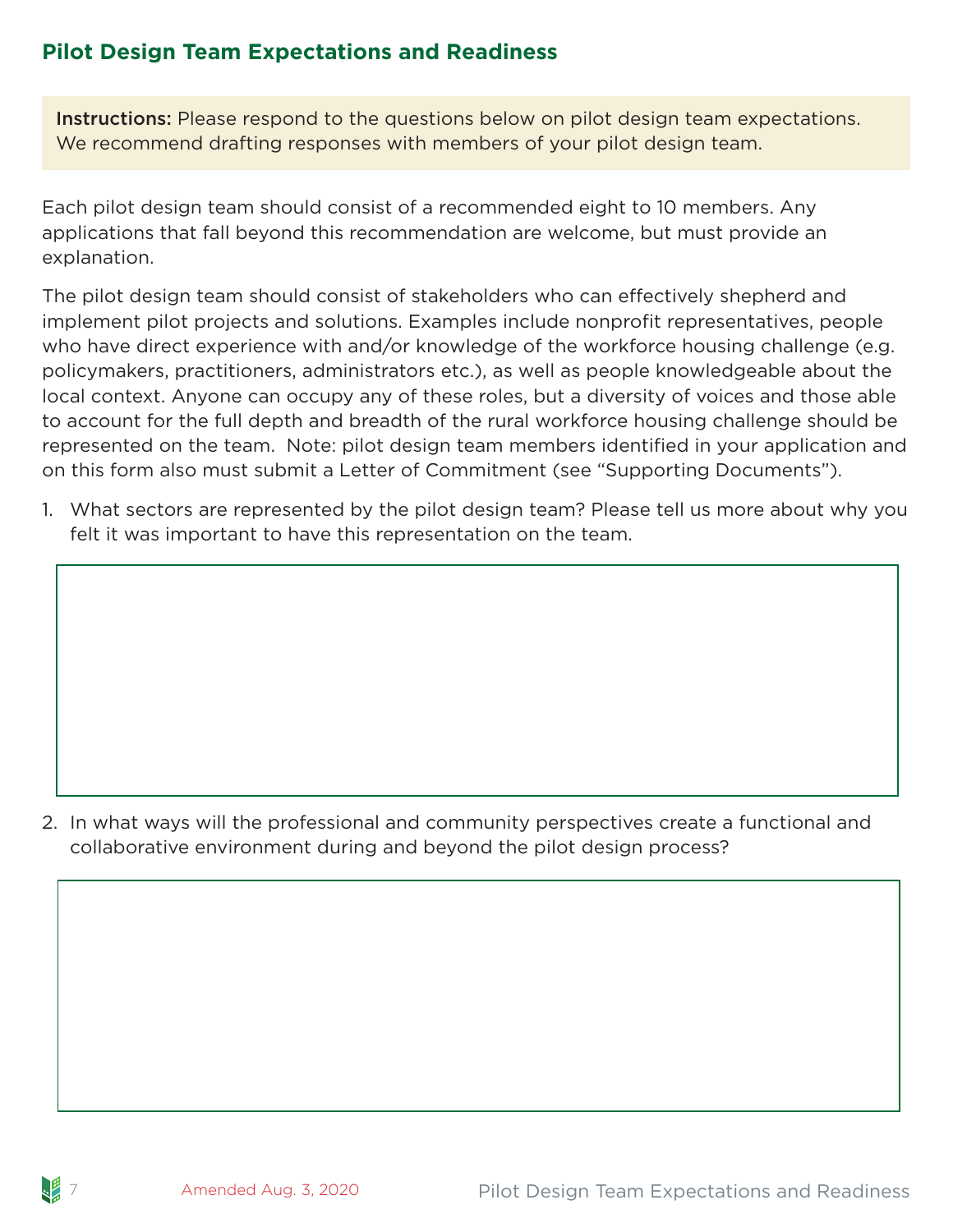3. Please highlight any ways that members of the pilot design team have been involved in ongoing local efforts around the workforce housing challenge.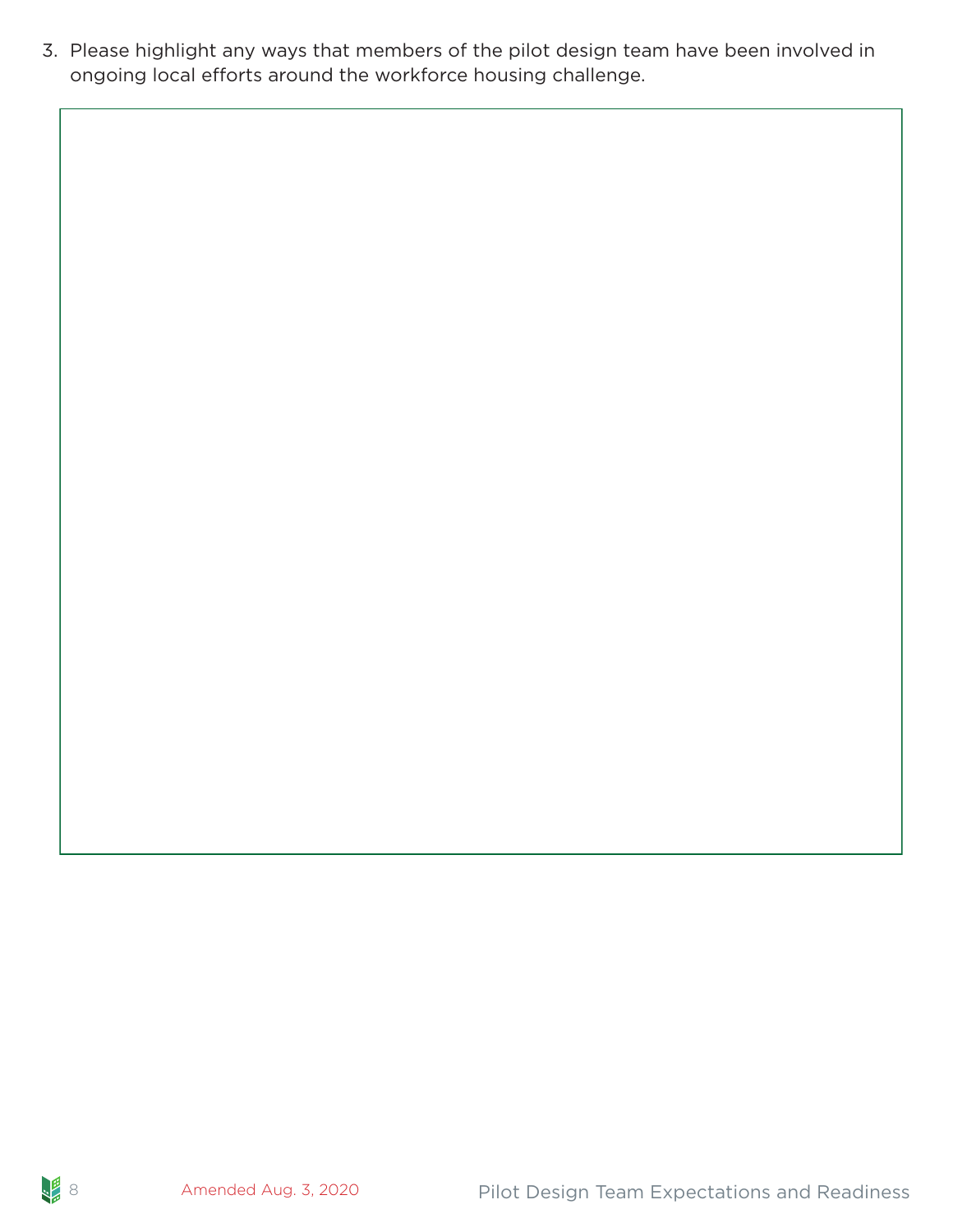#### <span id="page-8-0"></span>**Key Contacts**

Please include the contact information for designated contacts for the convener and pilotdesign team below. Space is provided for up to 10 contacts for the pilot design team members. Only one key contact is required for each pilot design team member.

Please include the contact information for the lead applicant, convener and pilot design team members. The lead applicant will serve as the point of contact throughout the application process and is responsible for complete and final submission of all application materials. If the lead applicant will also serve in another capacity, i.e. as the convener or a member of the pilot design team, please indicate this within the role checkbox category. Space is provided for up to 12 contacts for all team members. Only one key contact is required for each team member.

|       | Role(s): (check all that apply) |             | Lead Applicant  | Convener     |       | Pilot Design Team Member |
|-------|---------------------------------|-------------|-----------------|--------------|-------|--------------------------|
|       | First Name                      | Middle Name | Last Name       | Organization |       | <b>Title</b>             |
| Email |                                 |             | Email (confirm) | Office Phone |       | Mobile Phone (optional)  |
|       | <b>Street Address</b>           |             |                 | City         | State | Zip Code                 |
|       | Role(s): (check all that apply) |             | Lead Applicant  | Convener     |       | Pilot Design Team Member |
|       | First Name                      | Middle Name | Last Name       | Organization |       | Title                    |
| Email |                                 |             | Email (confirm) | Office Phone |       | Mobile Phone (optional)  |
|       | <b>Street Address</b>           |             |                 | City         | State | Zip Code                 |
|       | Role(s): (check all that apply) |             | Lead Applicant  | Convener     |       | Pilot Design Team Member |
|       | First Name                      | Middle Name | Last Name       | Organization |       | Title                    |
| Email |                                 |             | Email (confirm) | Office Phone |       | Mobile Phone (optional)  |
|       | <b>Street Address</b>           |             |                 | City         | State | Zip Code                 |
|       | Role(s): (check all that apply) |             | Lead Applicant  | Convener     |       | Pilot Design Team Member |
|       | First Name                      | Middle Name | Last Name       | Organization |       | <b>Title</b>             |
| Email |                                 |             | Email (confirm) | Office Phone |       | Mobile Phone (optional)  |
|       | <b>Street Address</b>           |             |                 | City         | State | Zip Code                 |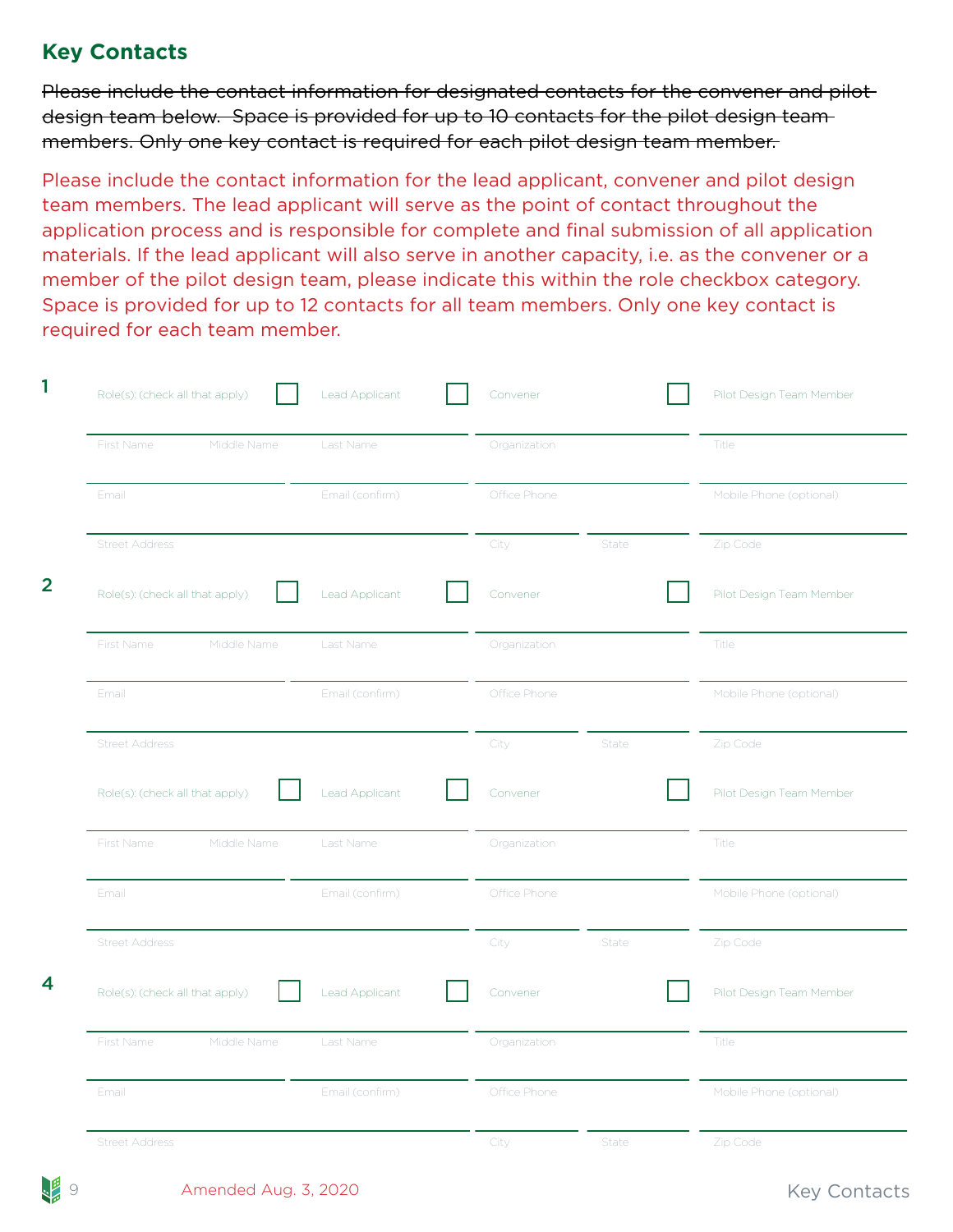| 5 | Role(s): (check all that apply) | Lead Applicant  | Convener      | Pilot Design Team Member |
|---|---------------------------------|-----------------|---------------|--------------------------|
|   | Middle Name<br>First Name       | Last Name       | Organization  | Title                    |
|   | Email                           | Email (confirm) | Office Phone  | Mobile Phone (optional)  |
|   | <b>Street Address</b>           |                 | City<br>State | Zip Code                 |
| 6 | Role(s): (check all that apply) | Lead Applicant  | Convener      | Pilot Design Team Member |
|   | First Name<br>Middle Name       | Last Name       | Organization  | Title                    |
|   | Email                           | Email (confirm) | Office Phone  | Mobile Phone (optional)  |
|   | <b>Street Address</b>           |                 | City<br>State | Zip Code                 |
| 7 | Role(s): (check all that apply) | Lead Applicant  | Convener      | Pilot Design Team Member |
|   | Middle Name<br>First Name       | Last Name       | Organization  | Title                    |
|   | Email                           | Email (confirm) | Office Phone  | Mobile Phone (optional)  |
|   | <b>Street Address</b>           |                 | City<br>State | Zip Code                 |
| 8 | Role(s): (check all that apply) | Lead Applicant  | Convener      | Pilot Design Team Member |
|   | Middle Name<br>First Name       | Last Name       | Organization  | Title                    |
|   | Email                           | Email (confirm) | Office Phone  | Mobile Phone (optional)  |
|   | <b>Street Address</b>           |                 | City<br>State | Zip Code                 |
| 9 | Role(s): (check all that apply) | Lead Applicant  | Convener      | Pilot Design Team Member |
|   | Middle Name<br>First Name       | Last Name       | Organization  | Title                    |
|   | Email                           | Email (confirm) | Office Phone  | Mobile Phone (optional)  |
|   | <b>Street Address</b>           |                 | City<br>State | Zip Code                 |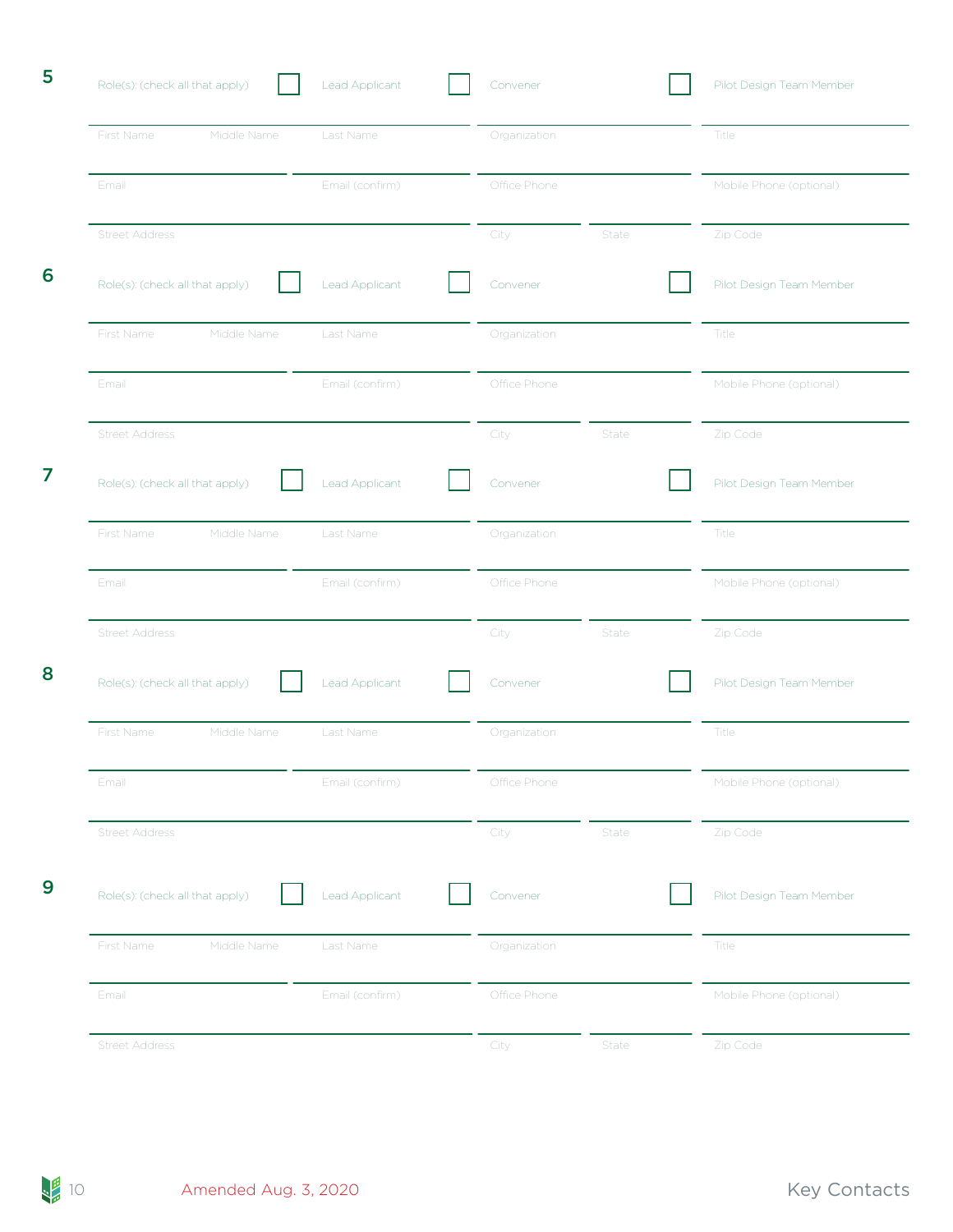| 10 | Role(s): (check all that apply) | Lead Applicant  | Convener      | Pilot Design Team Member |
|----|---------------------------------|-----------------|---------------|--------------------------|
|    | Middle Name<br>First Name       | Last Name       | Organization  | Title                    |
|    | Email                           | Email (confirm) | Office Phone  | Mobile Phone (optional)  |
|    | <b>Street Address</b>           |                 | City<br>State | Zip Code                 |
| 11 | Role(s): (check all that apply) | Lead Applicant  | Convener      | Pilot Design Team Member |
|    | First Name<br>Middle Name       | Last Name       | Organization  | Title                    |
|    | Email                           | Email (confirm) | Office Phone  | Mobile Phone (optional)  |
|    | <b>Street Address</b>           |                 | City<br>State | Zip Code                 |
| 12 | Role(s): (check all that apply) | Lead Applicant  | Convener      | Pilot Design Team Member |
|    | First Name<br>Middle Name       | Last Name       | Organization  | Title                    |
|    | Email                           | Email (confirm) | Office Phone  | Mobile Phone (optional)  |
|    | <b>Street Address</b>           |                 | State<br>City | Zip Code                 |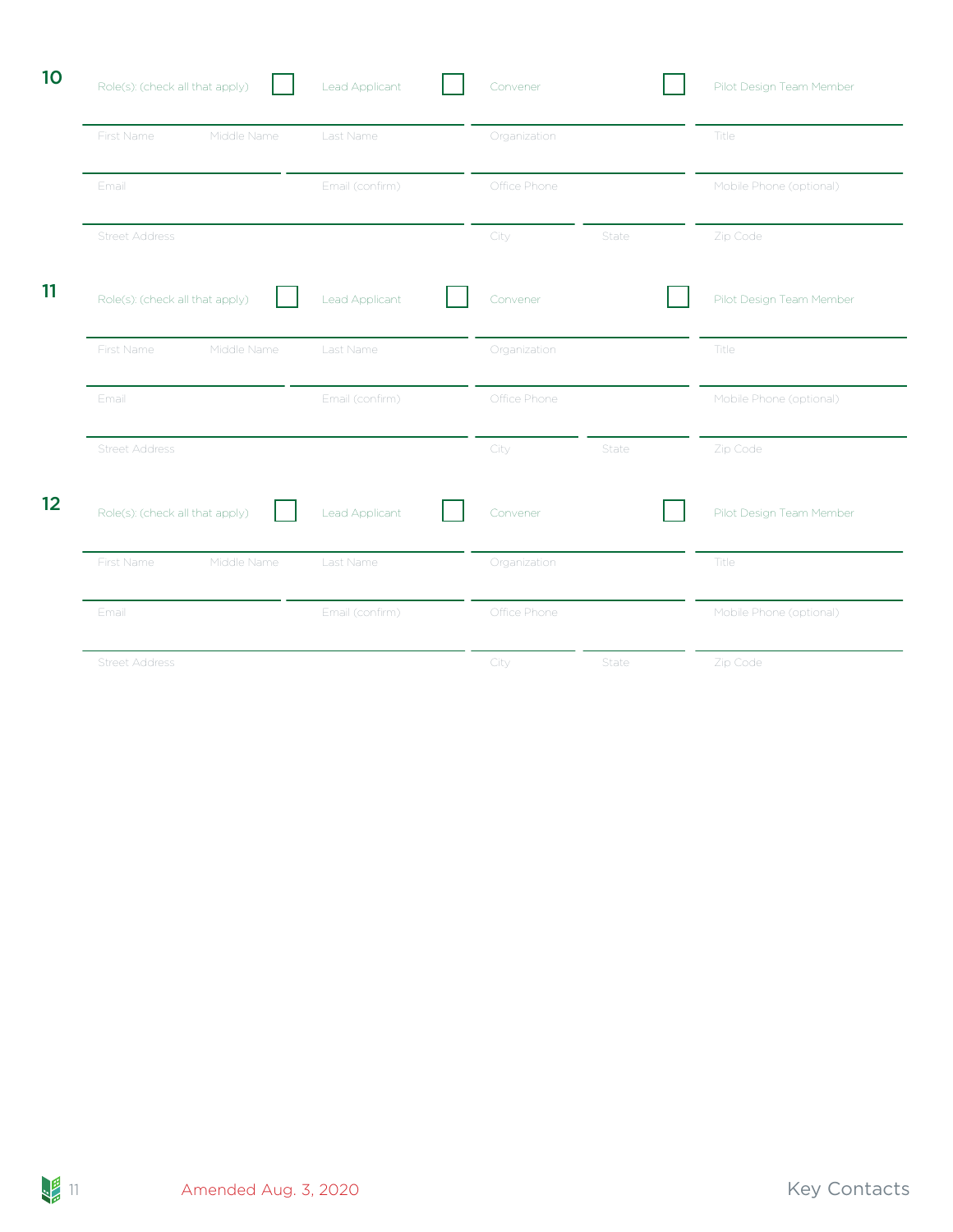### <span id="page-11-0"></span>**Timeline Considerations**

The pilot design process will take place over three distinct phases:

- Research and community engagement: exploring the context of the workforce housing challenge on the ground through research and community engagement.
- Ideation: applying what we learn to help us generate lots of ideas and build working concepts with pilot communities, partners, stakeholders.
- Implementation: selecting ideas that present the strongest business case and bringing them to implementation.

Each pilot phase is estimated to take roughly two months, depending on community timelines, priorities and needs. This accounts for an estimated six month timeline for each community, with the research and community engagement phase concluding no later than the fall of 2021. The entire pilot design process for all communities must be completed by the fall of 2022. This includes completion of the pilot design process, including implementation and measurement.

To deliver the pilot process effectively, WHEDA will use a staggered approach and will establish a sequence for the group of pilot communities.

1. Please identify any relevant timeline considerations for your community that may affect the pilot design process.

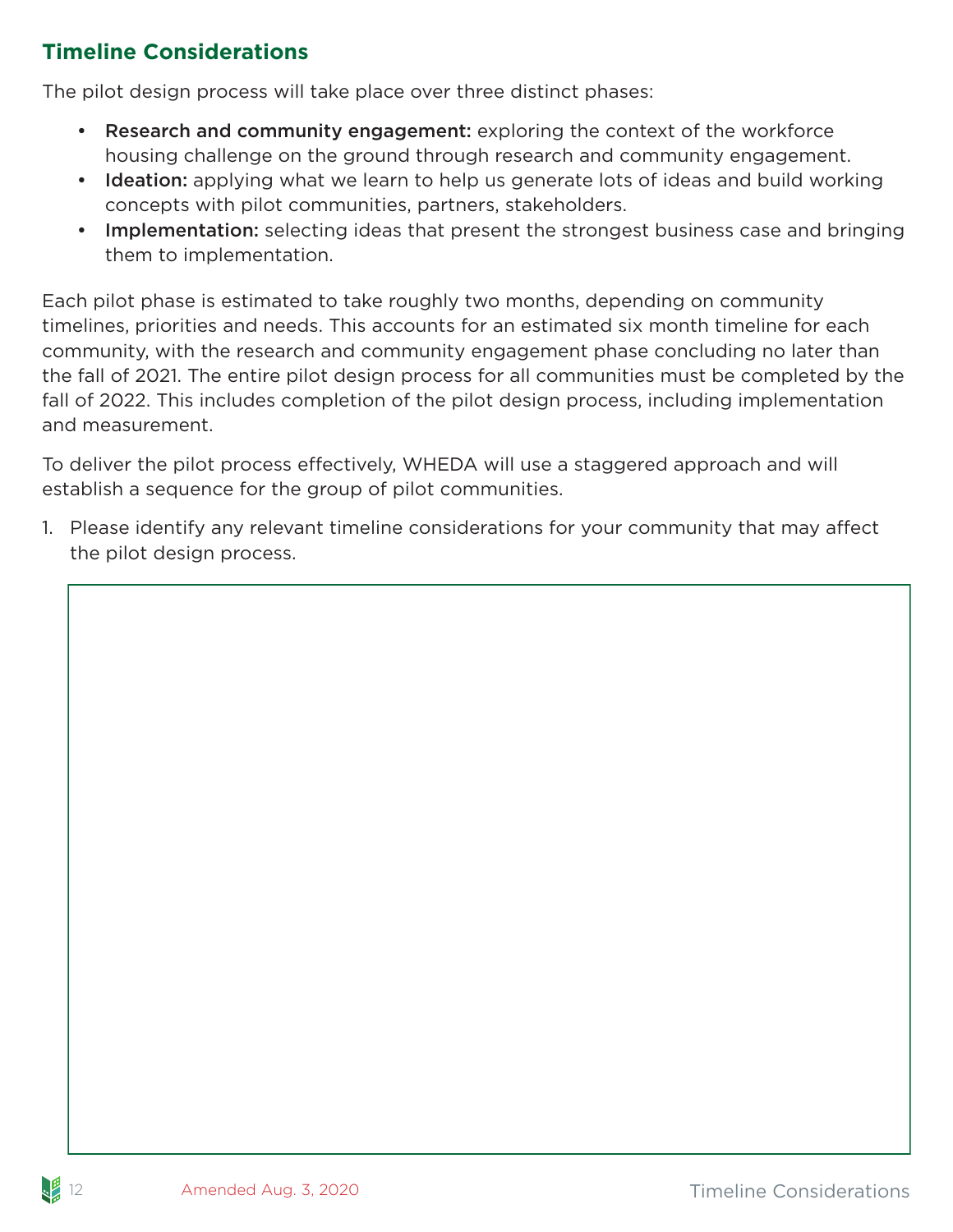### **Supporting Documents**

The following four documents are required:

- 1. Letters of Commitment: Letters of commitment are required from all pilot community members. If applicable, letters should be written on collaborating/partner's organization letterhead.
	- Please tell us more about your professional or personal relationship with the pilot community.
	- Please tell us more about your current role and any relevant experience that lends itself to the pilot process and advances long term affordable housing outcomes in your community.
	- The ability for pilot communities to implement lasting solutions is critical to the pilot design process. Please explain how your role in the community will allow you to advance projects and any solutions that come out of the pilot process.
	- This role will require some time beyond normal working hours. Please tell us more about your capacity to dedicate time and resources to this project.
	- How did you find out about the rural affordable workforce housing initiative pilot?
- 2. Map of proposed pilot community
- 3. Any other supporting documents (see Community Evaluation Criteria)
- 4. Optional
	- CV/resume(s) for conveners and pilot design team members